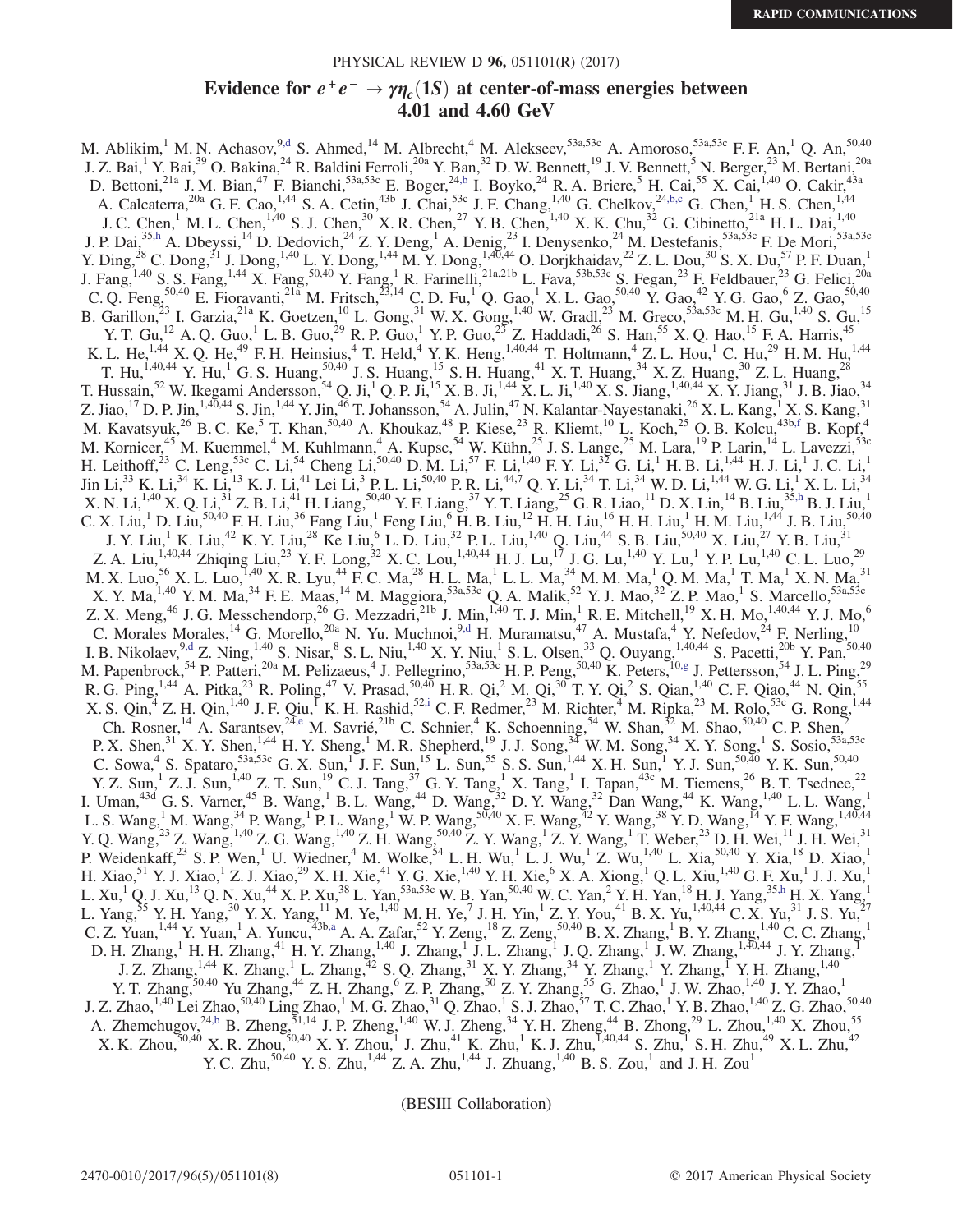# M. ABLIKIM *et al.* **PHYSICAL REVIEW D 96, 051101(R)** (2017)

<sup>1</sup>Institute of High Energy Physics, Beijing 100049, People's Republic of China  $\frac{2 \text{Poibang University}}{2}$  $B^2$ Beihang University, Beijing 100191, People's Republic of China  $3$ Beijing Institute of Petrochemical Technology, Beijing 102617, People's Republic of China  $B$ ochum Ruhr-University, D-44780 Bochum, Germany  ${}^{5}$ Carnegie Mellon University, Pittsburgh, Pennsylvania 15213, USA  ${}^{6}$ Central China Normal University, Wuhan 430079, People's Republic of China <sup>7</sup>China Center of Advanced Science and Technology, Beijing 100190, People's Republic of China  $^8$ COMSATS Institute of Information Technology, Lahore, Defence Road, Off Raiwind Road, 54000 Lahore, Pakistan<br><sup>9</sup>G. I. Budker Institute of Nuclear Physics SB RAS (BINP), Novosibirsk 630090, Russia <sup>10</sup>GSI Helmholtzcentre for Heavy Ion Research GmbH, D-64291 Darmstadt, Germany<br><sup>11</sup>Guangxi Normal University, Guilin 541004, People's Republic of China<br><sup>12</sup>Guangxi University, Nanning 530004, People's Republic of China<br><sup></sup>  $^{20a}$ INFN Laboratori Nazionali di Frascati, I-00044 Frascati, Italy<br> $^{20b}$ INFN and University of Perugia, I-06100 Perugia, Italy  $^{21a}$ INFN Sezione di Ferrara, I-44122 Ferrara, Italy<br> $^{21b}$ University of Ferrara, I-44122 Ferrara, Italy <sup>22</sup>Institute of Physics and Technology, Peace Ave. 54B, Ulaanbaatar 13330, Mongolia<br><sup>23</sup>Johannes Gutenberg University of Mainz, Johann-Joachim-Becher-Weg 45, D-55099 Mainz, Germany<br><sup>24</sup>Joint Institute for Nuclear Researc  $^{26}$ KVI-CART, University of Groningen, NL-9747 AA Groningen, The Netherlands<br>  $^{27}$ Lanzhou University, Lanzhou 730000, People's Republic of China<br>  $^{28}$ Liaoning University, Shenyang 110036, People's Republic of China<br> Hefei 230026, People's Republic of China<br>
<sup>41</sup>Sun Yat-Sen University, Guangzhou 510275, People's Republic of China<br>
<sup>42</sup>Tsinghua University, Beijing 100084, People's Republic of China<br>
<sup>42</sup>Tsinghua University, Beijing 1000 051101-2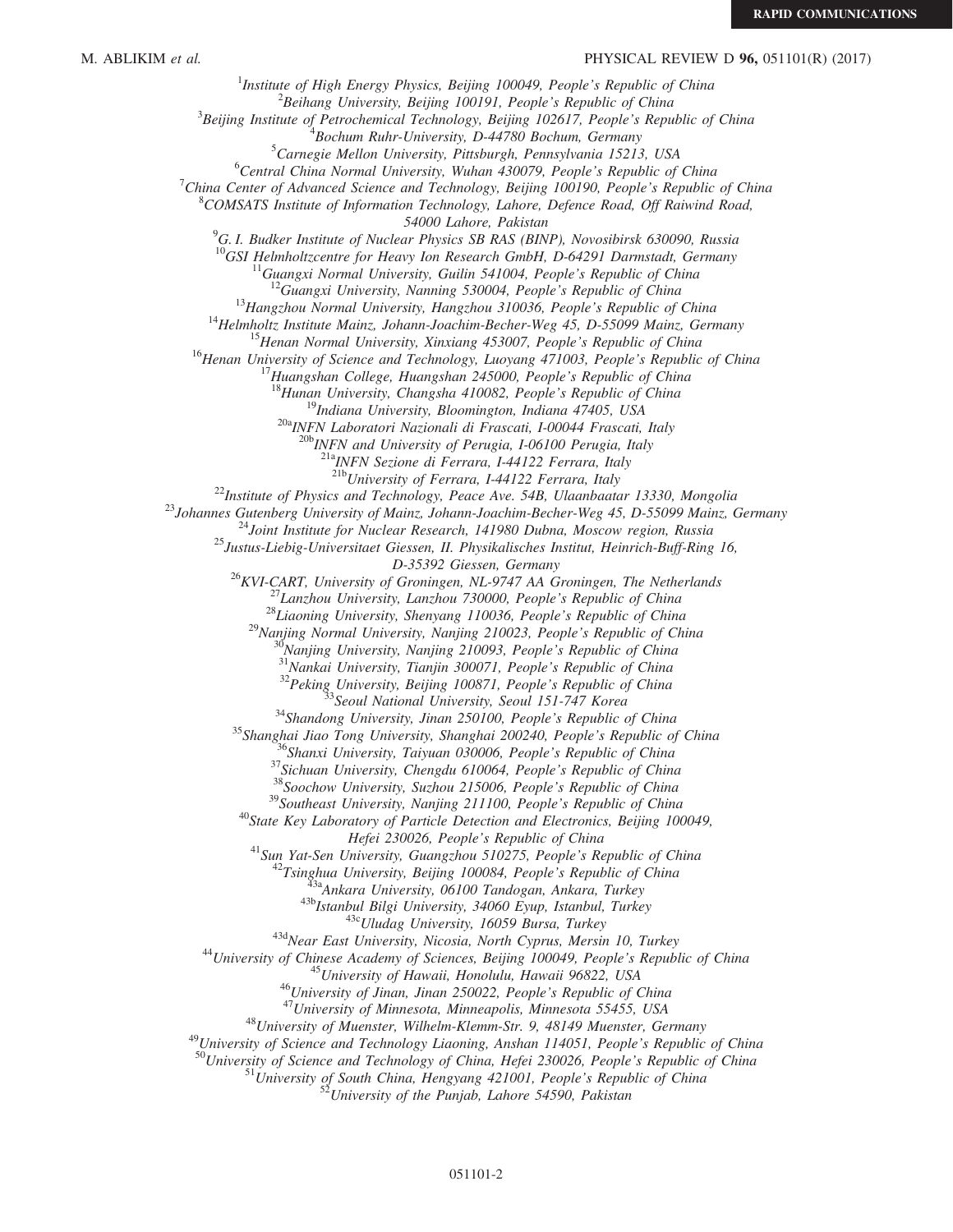EVIDENCE FOR  $e^+e^- \rightarrow \gamma \eta_c(1S) \dots$  PHYSICAL REVIEW D 96, 051101(R) (2017)

<sup>53a</sup>University of Turin, I-10125 Turin, Italy<br><sup>53b</sup>University of Eastern Piedmont, I-15121 Alessandria, Italy<br><sup>53c</sup>INFN, I-10125 Turin, Italy<br><sup>54</sup>Uppsala University, Box 516, SE-75120 Uppsala, Sweden<br><sup>55</sup>Wuhan University

(Received 19 May 2017; revised manuscript received 13 July 2017; published 6 September 2017)

We present first evidence for the process  $e^+e^- \rightarrow \gamma \eta_c(1S)$  at six center-of-mass energies between 4.01 and 4.60 GeV using data collected by the BESIII experiment operating at BEPCII. We measure the Born cross section at each energy using a combination of twelve  $\eta_c(1S)$  decay channels. We also combine all six energies under various assumptions for the energy-dependence of the cross section. If the process is assumed to proceed via the Y(4260), we measure a peak Born cross section  $\sigma_{peak}(e^+e^- \rightarrow \gamma \eta_c(1S))$  =  $2.11 \pm 0.49$ (stat.)  $\pm 0.36$ (syst.) pb with a statistical significance of 4.2 $\sigma$ .

DOI: [10.1103/PhysRevD.96.051101](https://doi.org/10.1103/PhysRevD.96.051101)

The  $Y(4260)$ , first discovered by BABAR in the initial state radiation (ISR) process  $e^+e^- \rightarrow \gamma_{\rm ISR} Y(4260) \rightarrow$  $\gamma_{\rm ISR}\pi^+\pi^-J/\psi$  [\[1\],](#page-6-0) cannot be easily explained within the traditional  $c\bar{c}$  picture of charmonium. From its production mechanism, we know its spin  $(J)$ , parity  $(P)$ , and chargeparity (C) quantum numbers are  $J^{PC} = 1^{--}$ . However, due to its distinct mass, it cannot be identified with the previously established  $\psi$  states in this region [\[2\]](#page-6-1). Furthermore, while the  $\psi(4040)$ ,  $\psi(4160)$ , and  $\psi(4415)$ states are thought to be the  $n^{2S+1}L_J = 3^3S_1$ ,  $2^3D_1$ , and  $4^3S_1$ states of charmonium, respectively [\[3\],](#page-6-2) the  $Y(4260)$ appears to be supernumerary.

One possibility is that the  $Y(4260)$  is a hybrid meson [\[4,5\].](#page-6-3) If so, recent lattice QCD calculations predict that its rate of decay to  $\gamma\eta_c(1S)$  will be enhanced relative to  $\gamma \chi_{c0}(1P)$  [\[6\]](#page-6-4). This is in stark contrast to the pattern for conventional  $\psi$  states, where, for example, the  $\psi(2S)$ decays to  $\gamma \chi_{c0}(1P)$  about 30 times more often than to  $\gamma\eta_c(1S)$ . Finding evidence for  $Y(4260) \rightarrow \gamma\eta_c(1S)$  could thus give additional support to the hybrid interpretation.

In this paper, we search for the process  $e^+e^- \rightarrow \gamma \eta_c$ (where  $\eta_c$  always denotes  $\eta_c(1S)$ ) using data collected by

<span id="page-2-4"></span>[g](#page-0-5) Also at Goethe University Frankfurt, 60323 Frankfurt am Main, Germany.

<span id="page-2-2"></span>Also at Key Laboratory for Particle Physics, Astrophysics and Cosmology, Ministry of Education; Shanghai Key Laboratory for Particle Physics and Cosmology; Institute of Nuclear and Part[i](#page-0-7)cle Physics, Shanghai 200240, People's Republic of China.

<span id="page-2-5"></span>Government College Women University, Sialkot—51310. Punjab, Pakistan.

the BESIII detector operating at the Beijing Electron Positron Collider (BEPCII). We use a total integrated luminosity of 4.6 fb<sup>-1</sup> spread among six center-of-mass energies ( $E_{CM}$ ): 482 pb<sup>-1</sup> at 4.01 GeV, 1092 pb<sup>-1</sup> at 4.23 GeV, 826 pb<sup>−</sup><sup>1</sup> at 4.26 GeV, 540 pb<sup>−</sup><sup>1</sup> at 4.36 GeV,  $1074$  pb<sup>-1</sup> at 4.42 GeV, and 567 pb<sup>-1</sup> at 4.60 GeV [\[7,8\]](#page-6-5).

We first measure the Born cross section at each  $E_{CM}$ using the twelve largest decay channels of the  $\eta_c$ :  $2(\pi^+\pi^-\pi^0), \quad \pi^+\pi^-\pi^0\bar{\pi^0}, \quad \pi^+\pi^+\pi^-\pi^-\eta, \quad K^+K^-\pi^+\pi^-\pi^0,$  $2(\pi^+\pi^-), \quad 3(\pi^+\pi^-), \quad \pi^+\pi^-\eta, \quad K^{\pm}K_S\pi^{\mp}\pi^+\pi^-, \quad K^{\pm}K_S\pi^{\mp},$  $K^+K^-\pi^0$ ,  $K^+K^-\pi^+\pi^-$ , and  $K^+K^-\pi^+\pi^+\pi^-\pi^-$ . We then combine the data from the six  $E_{CM}$  under four different assumptions about the energy-dependence of the cross section: (1)  $\sigma_{\text{FLAT}}$ : the cross section is constant, consistent with the calculation in Ref. [\[9\];](#page-6-6) (2)  $\sigma_{\text{BELLE}}$ : the cross section follows the Belle parametrization of  $\sigma(e^+e^- \to \pi^+\pi^-J/\psi)$ found in Ref. [\[10\]](#page-6-7), modeled with a  $Y(4008)$  in addition to the  $Y(4260)$ ; (3)  $\sigma_{Y(4260)}$ : the cross section follows a nonrelativistic Breit-Wigner distribution for the  $Y(4260)$ with mass and width values from the Particle Data Group (PDG) [\[2\]](#page-6-1); and (4)  $\sigma_{Y(4360)}$ : the cross section follows a nonrelativistic Breit-Wigner distribution for the  $Y(4360)$ with mass and width values from the PDG. Combining the data samples in this way allows us to search for  $e^+e^- \rightarrow$  $\gamma\eta_c$  using a larger sample of events and allows us to compare the  $Y(4260)$  hypothesis ( $\sigma_{Y(4260)}$ ) to other hypotheses.

The BEPCII  $e^+e^-$  storage ring is designed to have a peak luminosity of  $10^{33}$  cm<sup>-2</sup> s<sup>-1</sup> at a beam energy of 1.89 GeV [\[11\]](#page-6-8). The BESIII detector is a general purpose hadron detector built around the collision point at BEPCII [\[12\]](#page-6-9). Charged particles are detected in the main drift chamber (MDC) and are bent by an on-axis 1 Tesla solenoidal magnetic field, yielding a momentum resolution of 0.5% at 1 GeV/ $c$ . Time-of-flight (TOF) scintillation counters are placed around the MDC and provide a timing resolution of 80 ps in the barrel and 110 ps in the end caps. Photons are detected by the electromagnetic calorimeter (EMC)

<span id="page-2-7"></span><sup>&</sup>lt;sup>[a](#page-0-0)</sup>Also at Bogazici University, 34342 Istanbul, Turkey.

<span id="page-2-1"></span><sup>&</sup>lt;sup>[b](#page-0-1)</sup>Also at the Moscow Institute of Physics and Technology, Moscow 141700, Russia.

Also at the Functional Electronics Laboratory, Tomsk State University, Tomsk, 634050, Russia.

<span id="page-2-0"></span>Also at the Novosibirsk State University, Novosibirsk, 630090, Russia.

<span id="page-2-6"></span><sup>&</sup>lt;sup>e</sup>Also at the NRC "Kurchatov Institute", PNPI, 188300, Gatchina, Russia.

<span id="page-2-3"></span>Also at Istanbul Arel University, 34295 Istanbul, Turkey.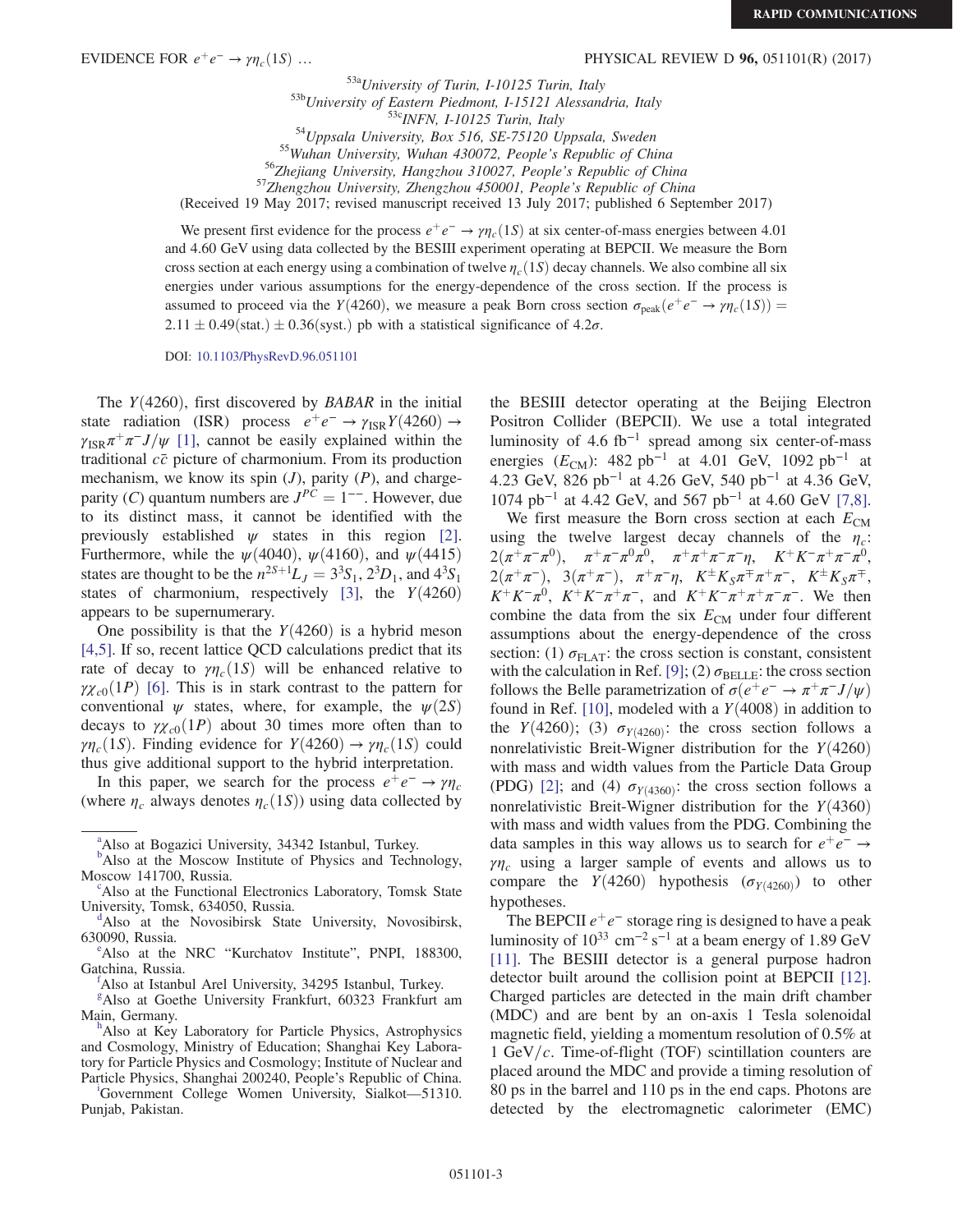surrounding the TOF. The photon energy resolution at 1 GeV is 2.5% in the barrel and 5% in the end caps. The geometric acceptance is 93% of  $4\pi$ .

The response of the BESIII detector is modeled using Monte Carlo (MC) simulation software based on GEANT4 [\[13\]](#page-6-10). To study signal efficiencies, mass resolutions, crossfeeds among  $\eta_c$  decay channels, and effects due to ISR, a series of MC data samples were generated according to the signal process  $e^+e^- \rightarrow \gamma \eta_c$ , where the  $\eta_c$  subsequently decays to the twelve channels listed above. ISR effects are modeled using KKMC [\[14,15\]](#page-6-11). The production of  $\gamma\eta_c$  and the subsequent decays of the  $\eta_c$  are handled by EVTGEN [\[16,17\]](#page-6-12) using kinematics following phase space distributions. To study background processes, we generate large samples of generic  $q\bar{q}$  events as well as samples corresponding to the ISR process  $e^+e^- \rightarrow \gamma_{\rm ISR}J/\psi$ , where the  $J/\psi$  either decays to the same twelve modes as the  $\eta_c$  or decays to  $\gamma\eta_c$ .

We reconstruct events of the form  $\gamma X_i$ , where the  $\gamma$  is referred to as the "transition photon" and the  $X_i$  are the twelve different combinations of hadrons corresponding to the  $\eta_c$  decay channels listed above. The criteria used to select events have been optimized using both MC samples and sidebands of the  $\eta_c$  from data.

Charged pions and kaons are reconstructed using information from the MDC. Their angle with respect to the beam direction,  $\theta$ , must satisfy  $|\cos \theta|$  < 0.93. Except for pions originating from  $K<sub>S</sub>$  decays, all charged tracks are further required to pass within 10 cm of the interaction point along the beam direction and within 1 cm in a plane perpendicular to the beam. Pions (except those from  $K_S$  decays) and kaons are separated using a combination of ionization energy loss in the MDC and timing information from the TOF. For each reconstructed track, particle identification probabilities  $P_{\pi}$  and  $P_K$  are calculated based on pion and kaon hypotheses, respectively. For pions, we require  $P_\pi > 10^{-5}$ ; for kaons, we require  $P_K > 10^{-5}$  and  $P_K > P_\pi$ .

Photons are reconstructed in the EMC by clustering energies deposited in individual crystals. Energy clusters in the barrel region ( $|\cos \theta|$  < 0.8) must be greater than 25 MeV and they must be greater than 50 MeV in the end cap region  $(0.86 < |\cos \theta| < 0.92)$ . Timing from the EMC is used to suppress electronic noise and background from unrelated events. We reject candidate transition photons that can be paired with any other energy cluster in an event to form a  $\pi^0$ . In the  $\pi^+\pi^-\eta$  channel, the candidate transition photon is isolated from clusters formed by charged tracks by requiring their angle of separation be greater than 17.5°.

We form  $\pi^0$  and  $\eta$  candidates using combinations of two photons with invariant mass satisfying  $107 < M(\gamma\gamma)$ 163 MeV/ $c^2$  and 400 <  $M(\gamma\gamma)$  < 700 MeV/ $c^2$ , respectively. Similarly,  $K_S$  candidates are formed using two oppositely charged tracks, assumed to be pions, satisfying  $471 < M(\pi^+\pi^-) < 524 \text{ MeV}/c^2$ .

### M. ABLIKIM *et al.* **PHYSICAL REVIEW D 96, 051101(R) (2017) PHYSICAL REVIEW D 96, 051101(R) (2017)**

From these initial lists of  $\gamma$ ,  $\pi^{\pm}$ ,  $K^{\pm}$ ,  $\pi^0$ ,  $\eta$ , and  $K_S$ , we form all possible combinations of  $\gamma X_i$  for each i. We perform a kinematic fit for each of these combinations to the initial four-momentum of the center-of-mass system (4C) and add one constraint (1C) for the mass of every  $\pi^0$ ,  $\eta$ , and  $K_s$  candidate. We require that the resulting  $\chi^2$  per degree of freedom (dof) be less than a value optimized separately for each  $X_i$ , ranging from 3.0 to 5.2. To avoid multiple counting, we only use the combination with the best  $\chi^2$ /dof. Final reconstruction efficiencies range from 4%  $(\eta_c \to 2(\pi^+\pi^-\pi^0))$  to 35%  $(\eta_c \to 2(\pi^+\pi^-))$ .

To determine the Born cross section at each  $E_{CM}$ , we use an unbinned maximum likelihood method to simultaneously fit the recoil-mass distributions of the transition photon associated with the twelve final states  $\gamma X_i$ . The total fit projections from three of the six  $E_{CM}$  are shown in Fig. [1\(a](#page-3-0)–c). The  $\eta_c$  signal is described by a nonrelativistic Breit-Wigner function with mass and width fixed to their PDG values. The Breit-Wigner function is then convolved with a histogram derived from MC describing detector resolution and effects due to ISR. The Born cross section,  $\sigma(e^+e^- \to \gamma \eta_c)$ , is a shared free parameter that accounts for  $\eta_c$  decay branching fractions, reconstruction efficiencies, corrections due to ISR effects [\[18,19\]](#page-6-13) (evaluated using the  $\sigma_{Y(4260)}$  assumption), vacuum polarization [\[20\]](#page-6-14), and integrated luminosity.

The major backgrounds are from the continuum  $q\bar{q}$ process and the  $J/\psi$  ISR process,  $e^+e^- \rightarrow \gamma_{\rm ISR}J/\psi$ , where the  $J/\psi$  decays to the same channels as the  $\eta_c$ . The

<span id="page-3-0"></span>

FIG. 1. The recoil-mass distribution of the transition photon summed over all  $\eta_c$  decay channels. Results from the simultaneous fits are overlaid. In (a–c) the fits are performed separately at each energy; in (d) the data are combined and fit with the  $\sigma_{Y(4260)}$ hypothesis. Pull distributions are shown below each plot. Dotted, dashed, and dot-dashed vertical lines indicate the  $\eta_c$ ,  $J/\psi$ , and  $\chi_{c0}(1P)$  masses, respectively.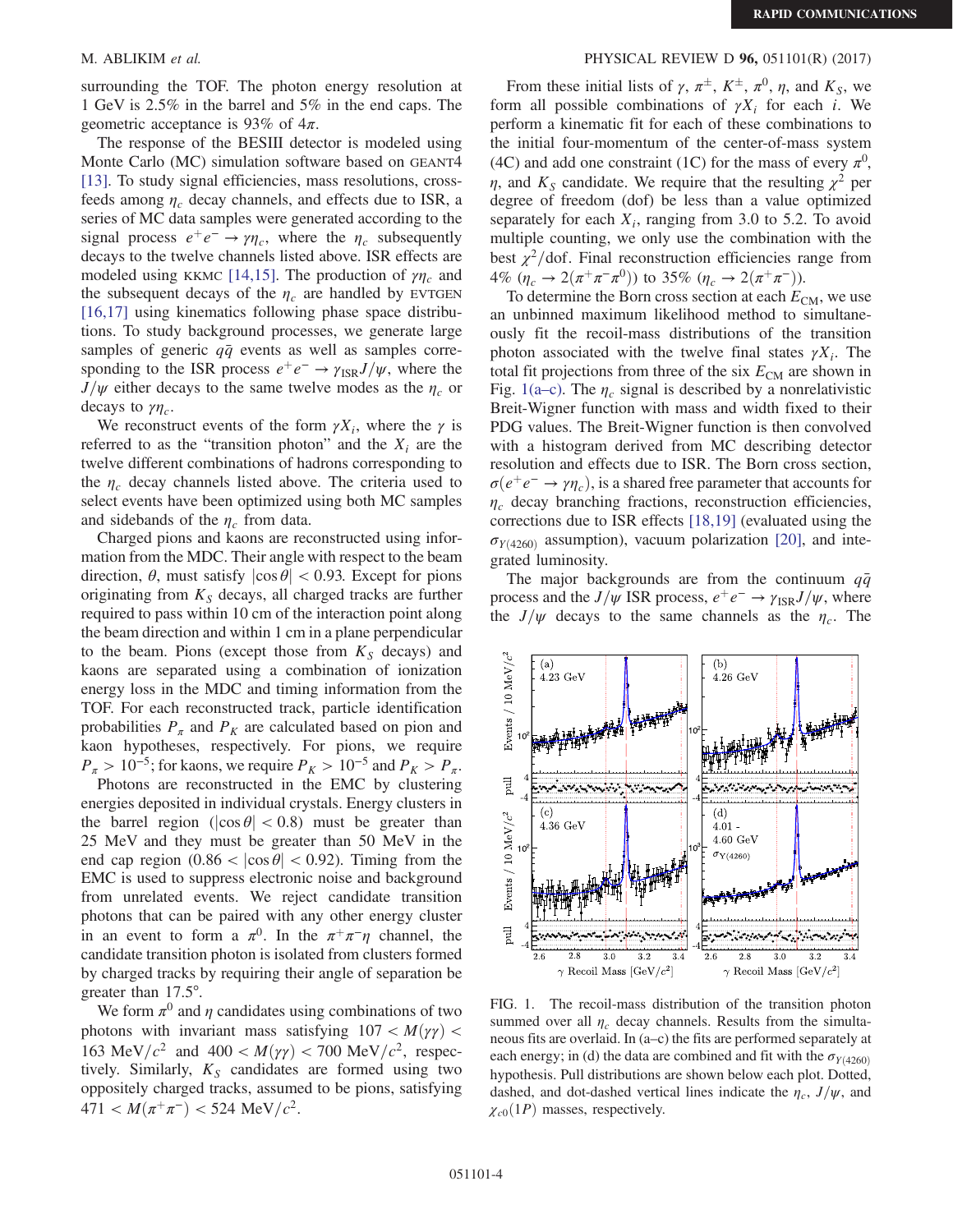potential background where the  $J/\psi$  decays to  $\gamma\eta_c$  has been found to be negligible. The continuum background is described independently in each decay channel using a second order polynomial function. The peaking  $J/\psi$  ISR background is parametrized by a double Gaussian function whose parameters are fixed using MC studies. The size of the  $J/\psi$  ISR background is allowed to float independently in each decay channel.

Since the  $J/\psi$  ISR cross section,  $\sigma(e^+e^- \rightarrow \gamma_{\rm ISR}J/\psi)$ , can be accurately calculated using a combination of the ISR rate [\[18\]](#page-6-13) and  $\sigma(e^+e^- \rightarrow J/\psi)$  [\[21\],](#page-6-15) this process serves as an important cross-check to the  $\eta_c$  analysis. When we perform a simultaneous fit that constrains the size of the  $J/\psi$  ISR background among the  $X_i$  using known  $J/\psi$ decay branching fractions, we obtain the results shown in Fig.  $2(a)$ . There is good agreement between the measurements and the theoretical predictions. We also obtain good agreement with the average  $J/\psi$  cross section when the size of the  $J/\psi$  ISR background is not constrained among the  $X_i$ , although with less precision.

<span id="page-4-0"></span>

FIG. 2. (a) The cross section for  $e^+e^- \rightarrow \gamma_{\rm ISR}J/\psi$  (points) compared to the theoretical calculation (line) [\[18,21\].](#page-6-13) (b) The Born cross section for  $e^+e^- \rightarrow \gamma \eta_c$  measured at each  $E_{CM}$ (points) and measured using the sum of all the data under various assumptions about the energy-dependence of the cross section (broken lines). The innermost tick marks are due to the statistical uncertainty, the intermediate tick marks include systematic uncertainties uncorrelated in energy (see Table [III](#page-5-0)), and the outermost tick marks are the total uncertainties. The predicted cross sections for  $e^+e^- \rightarrow \psi(4040) \rightarrow \gamma \eta_c$  and  $e^+e^- \rightarrow$  $\psi(4415) \rightarrow \gamma \eta_c$  [\[3\]](#page-6-2) are shown as solid lines.

### EVIDENCE FOR  $e^+e^- \rightarrow \gamma \eta_c(1S)$  … PHYSICAL REVIEW D 96, 051101(R) (2017)

<span id="page-4-1"></span>TABLE I. Measurements of the Born cross section  $\sigma(e^+e^- \rightarrow$  $\gamma\eta_c$ ) (where the first uncertainty is statistical and the second is systematic), statistical significance (sig.), and 90% confidence level upper limits (U.L.) at each  $E_{CM}$ .

| $E_{CM}$ (GeV) | $\sigma(e^+e^- \rightarrow \gamma\eta_c)$ (pb) | sig. $(\sigma)$ | $U.L.$ (pb) |
|----------------|------------------------------------------------|-----------------|-------------|
| 4.01           | $0.44 \pm 1.02 \pm 0.32$                       | 0.4             | 2.4         |
| 4.23           | $1.34 \pm 0.59 \pm 0.22$                       | 2.2             | 2.2         |
| 4.26           | $2.17 \pm 0.70 \pm 0.39$                       | 3.0             | 3.2         |
| 4.36           | $2.03 \pm 0.77 \pm 0.40$                       | 2.7             | 3.2         |
| 4.42           | $0.71 \pm 0.48 \pm 0.33$                       | 1.4             | 1.6         |
| 4.60           | $0.23 \pm 0.53 \pm 0.35$                       | 0.4             | 1.4         |

Our final measurements of  $\sigma(e^+e^- \rightarrow \gamma\eta_c)$  are listed in Table [I](#page-4-1) and are shown as the points in Fig. [2\(b\)](#page-4-0). These use the  $\sigma_{Y(4260)}$  assumption for the calculation of effects due to ISR. The other assumptions are also used and the differences range from 1% to 6%, which are included in the systematic uncertainties. Significances of the  $\eta_c$  signal are obtained by comparing the likelihoods of fits with and without the  $\eta_c$  signal. The largest significance (3.0 $\sigma$ ) is found at  $E_{CM} = 4.26$  GeV. Upper limits of the Born cross section (at 90% confidence level) are calculated by first convolving the likelihood function with a Gaussian function whose width corresponds to the total systematic uncertainty, then integrating the resulting likelihood function up to the value that includes 90% of the integral.

We next combine all six energies under various assumptions for the energy-dependence of the cross section. In this case, we perform a simultaneous fit to the  $6 \times 12$  recoilmass distributions of the transition photon. At each energy, the  $\gamma\eta_c$  cross section is constrained to be the same, as before. But between the different energies, the cross section is now constrained to follow the  $\sigma_{\text{FLAT}}$ ,  $\sigma_{\text{BELLE}}$ ,  $\sigma_{\text{Y(4260)}}$ , or  $\sigma_{Y(4360)}$  cross section assumptions. Table [II](#page-4-2) lists the final peak cross sections using this method, where the peak is measured at 4.26 GeV for the  $\sigma_{Y(4260)}$  and  $\sigma_{BELLE}$  assumptions, and at 4.36 GeV for  $\sigma_{Y(4360)}$ . The statistical significances of the  $\eta_c$  signal and the upper limits on the Born cross sections are determined as before. The lines in Fig. [2\(b\)](#page-4-0) show the resulting cross sections as a function of energy. The statistical significance of the  $\gamma\eta_c$  process is at least 3.6σ, regardless of our input cross section assumption.

<span id="page-4-2"></span>TABLE II. Measurements of the peak Born cross section  $\sigma_{\rm peak}(e^+e^- \rightarrow \gamma \eta_c)$  under various assumptions for the energydependence of the cross section.

| Assumption              | $\sigma_{\rm peak}(e^+e^- \rightarrow \gamma \eta_c)$ (pb) | sig. $(\sigma)$ | $U.L.$ (pb) |
|-------------------------|------------------------------------------------------------|-----------------|-------------|
| $\sigma_{\text{FI,AT}}$ | $1.16 \pm 0.27 \pm 0.20$                                   | 4.1             | 1.6         |
| $\sigma_{\rm BELLE}$    | $2.27 \pm 0.49 \pm 0.39$                                   | 4.5             | 3.1         |
| $\sigma_{Y(4260)}$      | $2.11 \pm 0.49 \pm 0.36$                                   | 4.2             | 2.9         |
| $\sigma_{Y(4360)}$      | $2.72 \pm 0.71 \pm 0.46$                                   | 3.6             | 39          |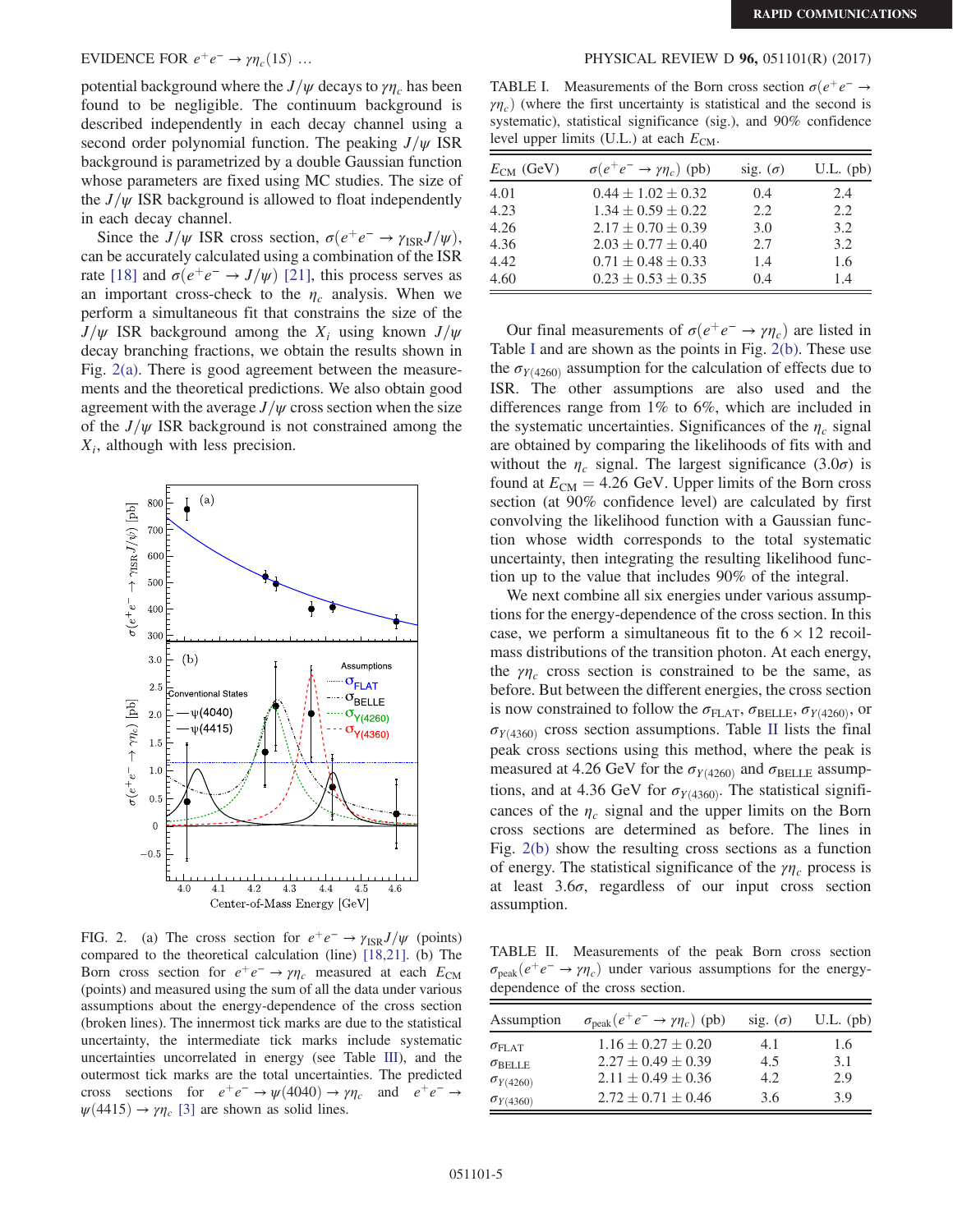While we find evidence for  $e^+e^- \rightarrow \gamma \eta_c$  in our combined fits, we are unable to distinguish between the different assumptions for the energy dependence of the cross section. To test the significance of the  $\sigma_{Y(4260)}$  shape, we compare the likelihood value of a fit assuming a combination of  $\sigma_{Y(4260)}$  and  $\sigma_{\text{FLAT}}$  (where the sizes of both components are free parameters in the fit) to that of the fit assuming  $\sigma_{\text{FLAT}}$ . In this test, we find the significance of the  $\sigma_{Y(4260)}$ component to be only  $1.5\sigma$ . With the present data sets, we also cannot rule out contributions from the  $\sigma_{Y(4360)}$ hypothesis.

If we assume the energy-dependence of the cross section follows the  $\psi(4040)$ ,  $\psi(4140)$ , or  $\psi(4415)$  shapes individually, the significance of  $e^+e^- \rightarrow \gamma \eta_c$  is 1.9 $\sigma$ , 3.5 $\sigma$ , or 1.9 $\sigma$ , respectively. Partial widths for  $e^+e^-$  →  $\psi(4040)$  →  $\gamma \eta_c$  and  $e^+e^- \to \psi(4415) \to \gamma \eta_c$  are calculable using the models discussed in [\[3\].](#page-6-2) These processes are shown as the solid lines in Fig. [2\(b\)](#page-4-0).

Estimates of the systematic uncertainty on the cross section measurements, discussed individually below, are summarized in Table [III.](#page-5-0) The total systematic uncertainty is obtained by adding the individual systematic uncertainties in quadrature.

One of the largest systematic uncertainties comes from uncertainty in the branching fractions of the  $\eta_c$  decays. We estimate this uncertainty by performing many trials of our simultaneous fitting procedure using different input  $\eta_c$ branching fractions, which are randomly generated according to their uncertainties. When available, we use the branching fractions measured by BESIII in Ref. [\[22\].](#page-6-16) Since those measurements were performed by taking the ratio of  $\mathcal{B}(\psi(2S) \to \pi^0 h_c(1P)) \times \mathcal{B}(h_c(1P) \to \gamma \eta_c) \times \mathcal{B}(\eta_c \to X_i))$ with  $\mathcal{B}(\psi' \to \pi^0 h_c(1P)) \times \mathcal{B}(h_c(1P) \to \gamma \eta_c)$ , we account for correlated errors by first randomly varying the denominator (the double product), then varying the numerator (the

<span id="page-5-0"></span>TABLE III. Systematic errors (in percent) on the cross section measured at each  $E_{CM}$  and for all  $E_{CM}$  combined (All). Errors with an asterisks  $(*)$  are correlated among  $E_{CM}$ .

| $E_{CM}$ (GeV)                  | 4.01                          | 4.23 |    | 4.26 4.36 4.42 4.60 |    |               | All                         |
|---------------------------------|-------------------------------|------|----|---------------------|----|---------------|-----------------------------|
| * $\mathcal{B}(\eta_c \to X_i)$ | 41                            | 9    | 12 | 11                  | 18 | 38            |                             |
| * Mass resolution               | 43                            | 6    | 8  | 6                   | 17 | 42            | 10                          |
| * $\eta_c$ mass and width       | 10                            |      | 2  | 3                   | 3  | 3             |                             |
| $e^+e^-$ beam energy            |                               |      |    | 2                   |    | $\mathcal{R}$ |                             |
| $*$ $\eta_c$ lineshape          | 4                             |      |    | 5                   | 30 | 31            | 3                           |
| * Tracking efficiency           | 16                            |      | 9  | 9                   | 8  | 12            | 8                           |
| * Photon efficiency             | $\mathfrak{D}_{\mathfrak{p}}$ | 3    | 4  | 3                   | 4  |               | 3                           |
| $* KS$ efficiency               | 2                             |      | 2  |                     |    | 3             |                             |
| * Kinematic fitting             | 5                             |      |    | 3                   | 2  | 2             | 2                           |
| Background Shape                | 29                            | 4    | 2  |                     | 23 | 123           | 5                           |
| $J/\psi$ peak                   | 20                            | 4    |    |                     |    | 62            | $\mathcal{D}_{\mathcal{L}}$ |
| $\sigma_F$ assumption           | 2                             | 2    | 3  | 5                   | 3  | 6             |                             |
| Luminosity                      |                               |      |    |                     |    |               |                             |
| Total                           | 73                            | 16   | 18 | 20                  | 47 | 153           |                             |

## M. ABLIKIM *et al.* **PHYSICAL REVIEW D 96, 051101(R) (2017) PHYSICAL REVIEW D 96, 051101(R) (2017)**

triple product) for each  $X_i$ , and derive  $\eta_c$  branching fractions using the common denominator. The RMS of the resulting  $e^+e^- \rightarrow \gamma \eta_c$  cross sections are taken as the systematic uncertainty. Note that the  $\eta_c$  branching fraction measurements include systematic uncertainties due to the substructure in  $\eta_c$  decays.

In our baseline fits to the recoil-mass distribution of the transition photon, we use a resolution derived from MC for both the  $\eta_c$  signal and the  $J/\psi$  ISR background. By studying the  $J/\psi$  ISR peak in its largest decay channels, we have found the resolution in data is wider than that in MC by up to 20%. We estimate the systematic uncertainty that this introduces by repeating the fits with a resolution widened by a factor of 1.2.

To estimate the uncertainty caused by fixing the  $\eta_c$  mass and width to their PDG averages, we vary them by  $\pm 1\sigma$ , repeat the fits, and take the largest difference as a systematic uncertainty. Our nominal values of the  $E_{CM}$ are taken from Ref. [\[8\]](#page-6-17), but an uncertainty in the  $E_{CM}$  can cause a 0.75 MeV/ $c^2$  shift in the apparent mass of the  $\eta_c$ . We also vary the input  $\eta_c$  mass by  $\pm 0.75 \text{ MeV}/c^2$  to account for this possibility.

To account for a possible distortion in the  $\eta_c$  signal shape due to the photon energy-dependence of electromagnetic transitions [\[23,24\]](#page-7-0), we repeat the fit using the  $\eta_c$  signal shape developed in Ref. [\[24\].](#page-7-1)

We assign an uncertainty of 2% per charged pion and kaon to account for uncertainty in the track reconstruction efficiency (including particle ID) [\[25,26\]](#page-7-2). The error due to uncertainty in photon reconstruction efficiencies is 1% per photon (including photons from  $\pi^0$  and  $\eta$ ) [\[27\].](#page-7-3) The total error attributed to the  $K<sub>S</sub>$  reconstruction efficiency (arising from a combination of geometric acceptance, tracking efficiency, and selection efficiency) is 4% per  $K_S$  [\[28\]](#page-7-4). We vary the efficiency in each  $\eta_c$  channel by its positive and negative extremes, refit data, and take the largest difference with respect to the nominal measurement as the systematic uncertainty.

Uncertainties in the kinematic fitting efficiencies are evaluated following the method in Ref. [\[29\]](#page-7-5).

To judge our sensitivity to the background shape, we try a third order polynomial function in place of the second order polynomial function used in the baseline fits. We take the difference as a systematic uncertainty.

In the baseline fits, the size of the  $J/\psi$  peak is allowed to float independently in each channel. We also fix the relative size of the  $J/\psi$  peak among channels using known  $J/\psi$ branching fractions and take the difference as a systematic uncertainty.

In summary, we search for the process  $e^+e^- \rightarrow \gamma \eta_c$  at six  $E_{\text{CM}}$  between 4.01 and 4.60 GeV using 4.6 fb<sup>-1</sup> of data collected by BESIII. The significance is consistently above  $3\sigma$  when we combine data sets according to the four assumptions listed above. We note that the cross section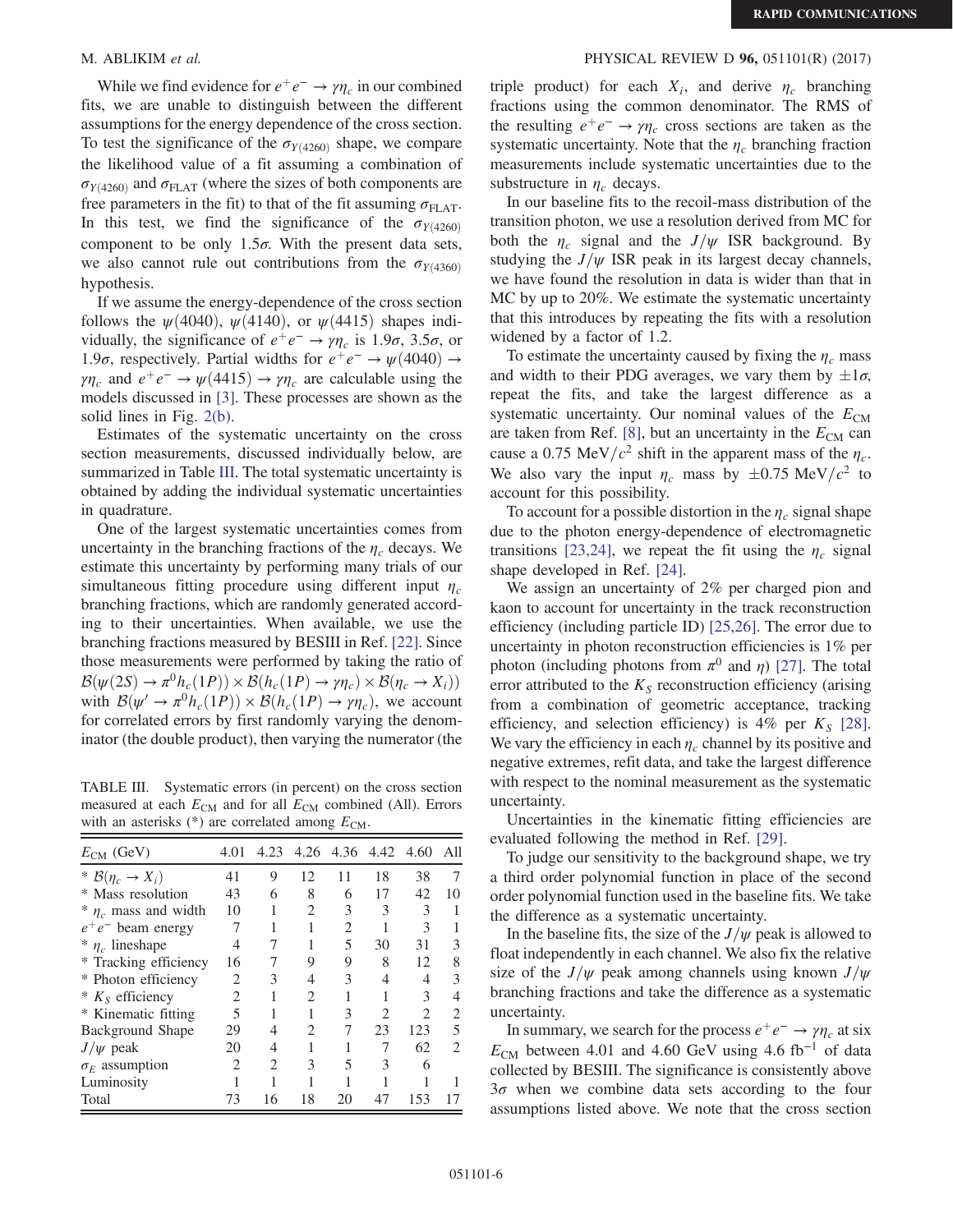EVIDENCE FOR  $e^+e^- \rightarrow \gamma \eta_c(1S)$  … PHYSICAL REVIEW D 96, 051101(R) (2017)

is better explained by  $\sigma_{Y(4260)}$  than by conventional charmonium states:  $\psi(4040)$ ,  $\psi(4160)$ , and  $\psi(4415)$ .

If we assume  $e^+e^- \rightarrow \gamma \eta_c$  proceeds through a  $Y(4260)$ ,<br>we measure  $\sigma_{\text{peak}}(e^+e^- \rightarrow \gamma \eta_c) = 2.11 \pm 0.49 \text{(stat.)} \pm$ we measure  $\sigma_{\text{peak}}(e^+e^- \rightarrow \gamma \eta_c) = 2.11 \pm 0.49 \text{(stat.)} \pm$  $0.36$ (syst.) pb. Combining this with a previous BESIII measurement of  $\sigma(e^+e^- \to \pi^+\pi^-J/\psi)$  [\[30\]](#page-7-6) at 4.26 GeV, we estimate  $\mathcal{B}(Y(4260) \rightarrow \gamma \eta_c)/\mathcal{B}(Y(4260) \rightarrow \pi^+ \pi^- J/\psi)$  $0.034 \pm 0.009$ , where the statistical and systematic uncertainties have been combined.

In an alternate fit to the data shown in Fig. [1](#page-3-0), except using only the  $2(\pi^+\pi^-)$  decay channel, we include a  $\chi_{c0}(1P)$  component that is also assumed to follow the  $\sigma_{Y(4260)}$  hypothesis. We find  $\sigma_{\text{peak}}(e^+e^- \rightarrow \gamma \chi_{c0}(1P))$  < 4.6 pb, which, after combining uncertainties, leads to the ratio  $\sigma_{\text{peak}}(e^+e^- \to \gamma \chi_{c0}(1P))/\sigma_{\text{peak}}(e^+e^- \to \gamma \eta_c) < 2.8.$ Although we are unable to unambiguously determine the production mechanism of  $\gamma \eta_c$ , the enhancement in  $e^+e^- \rightarrow$  $\gamma$ <sub>nc</sub> between 4.23 and 4.36 GeV may suggest production via a hybrid charmonium state.

### ACKNOWLEDGMENTS

The authors would like to thank Eric Swanson for useful discussions about conventional charmonium decays to  $\gamma\eta_c$ . The BESIII collaboration thanks the staff of BEPCII and the IHEP computing center for their strong support. This work is supported in part by National Key Basic Research Program of China under Contract No. 2015CB856700;

National Natural Science Foundation of China (NSFC) under Contracts Nos. 11235011, 11335008, 11425524, 11625523, 11635010; the Chinese Academy of Sciences (CAS) Large-Scale Scientific Facility Program; the CAS Center for Excellence in Particle Physics (CCEPP); Joint Large-Scale Scientific Facility Funds of the NSFC and CAS under Contracts Nos. U1332201, U1532257, U1532258; CAS under Contracts Nos. KJCX2-YW-N29, KJCX2-YW-N45, QYZDJ-SSW-SLH003; 100 Talents Program of CAS; National 1000 Talents Program of China; INPAC and Shanghai Key Laboratory for Particle Physics and Cosmology; German Research Foundation DFG under Contracts Nos. Collaborative Research Center CRC 1044, FOR 2359; Istituto Nazionale di Fisica Nucleare, Italy; Joint Large-Scale Scientific Facility Funds of the NSFC and CAS; Koninklijke Nederlandse Akademie van Wetenschappen (KNAW) under Contract No. 530-4CDP03; Ministry of Development of Turkey under Contract No. DPT2006K-120470; National Natural Science Foundation of China (NSFC); National Science and Technology fund; The Swedish Resarch Council; U.S. Department of Energy under Contracts Nos. DE-FG02- 05ER41374, DE-SC-0010504, DE-SC-0010118, DE-SC-0012069; University of Groningen (RuG) and the Helmholtzzentrum fuer Schwerionenforschung GmbH (GSI), Darmstadt; WCU Program of National Research Foundation of Korea under Contract No. R32-2008-000- 10155-0.

- <span id="page-6-0"></span>[1] B. Aubert et al. (BABAR Collaboration), [Phys. Rev. Lett.](https://doi.org/10.1103/PhysRevLett.95.142001) 95, [142001 \(2005\).](https://doi.org/10.1103/PhysRevLett.95.142001)
- <span id="page-6-1"></span>[2] C. Patrignani et al. (Particle Data Group), [Chin. Phys. C](https://doi.org/10.1088/1674-1137/40/10/100001) 40, [100001 \(2016\).](https://doi.org/10.1088/1674-1137/40/10/100001)
- <span id="page-6-2"></span>[3] T. Barnes, S. Godfrey, and E. S. Swanson, [Phys. Rev. D](https://doi.org/10.1103/PhysRevD.72.054026) 72, [054026 \(2005\).](https://doi.org/10.1103/PhysRevD.72.054026)
- <span id="page-6-3"></span>[4] S.-L. Zhu, [Phys. Lett. B](https://doi.org/10.1016/j.physletb.2005.08.068) **625**, 212 (2005).
- <span id="page-6-4"></span>[5] F. E. Close and P. R. Page, [Phys. Lett. B](https://doi.org/10.1016/j.physletb.2005.09.016) 628, 215 (2005).
- [6] J. J. Dudek, R. G. Edwards, and C. E. Thomas, [Phys. Rev. D](https://doi.org/10.1103/PhysRevD.79.094504) 79[, 094504 \(2009\).](https://doi.org/10.1103/PhysRevD.79.094504)
- <span id="page-6-5"></span>[7] M. Ablikim et al. (BESIII Collaboration), [Chin. Phys. C](https://doi.org/10.1088/1674-1137/39/9/093001) 39, [093001 \(2015\).](https://doi.org/10.1088/1674-1137/39/9/093001)
- <span id="page-6-17"></span>[8] M. Ablikim et al. (BESIII Collaboration), [Chin. Phys. C](https://doi.org/10.1088/1674-1137/40/6/063001) 40, [063001 \(2016\).](https://doi.org/10.1088/1674-1137/40/6/063001)
- <span id="page-6-6"></span>[9] G.-Z. Xu, Y.-J. Li, K.-Y. Liu, and Y.-J. Zhang, [J. High](https://doi.org/10.1007/JHEP10(2014)071) [Energy Phys. 10 \(2014\) 71.](https://doi.org/10.1007/JHEP10(2014)071)
- <span id="page-6-7"></span>[10] Z. Q. Liu et al. (Belle Collaboration), [Phys. Rev. Lett.](https://doi.org/10.1103/PhysRevLett.110.252002) 110, [252002 \(2013\).](https://doi.org/10.1103/PhysRevLett.110.252002)
- <span id="page-6-9"></span><span id="page-6-8"></span>[11] D. M. Asner *et al.*, [Int. J. Mod. Phys. A](https://doi.org/10.1142/S0217751X09046801) **24**, 499 (2009).
- [12] M. Ablikim et al. (BESIII Collaboration), [Nucl. Instrum.](https://doi.org/10.1016/j.nima.2009.12.050) [Methods Phys. Res., Sect. A](https://doi.org/10.1016/j.nima.2009.12.050) 614, 345 (2010).
- <span id="page-6-10"></span>[13] S. Agostinelli et al. (GEANT4 Collaboration), [Nucl.](https://doi.org/10.1016/S0168-9002(03)01368-8) [Instrum. Methods Phys. Res., Sect. A](https://doi.org/10.1016/S0168-9002(03)01368-8) 506, 250 [\(2003\).](https://doi.org/10.1016/S0168-9002(03)01368-8)
- <span id="page-6-11"></span>[14] S. Jadach, B. F. L. Ward, and Z. Was, [Comput. Phys.](https://doi.org/10.1016/S0010-4655(00)00048-5) Commun. 130[, 260 \(2000\)](https://doi.org/10.1016/S0010-4655(00)00048-5).
- [15] S. Jadach, B. F. L. Ward, and Z. Was, [Phys. Rev. D](https://doi.org/10.1103/PhysRevD.63.113009) 63, [113009 \(2001\).](https://doi.org/10.1103/PhysRevD.63.113009)
- <span id="page-6-12"></span>[16] D. J. Lange, [Nucl. Instrum. Methods Phys. Res., Sect. A](https://doi.org/10.1016/S0168-9002(01)00089-4) 462[, 152 \(2001\)](https://doi.org/10.1016/S0168-9002(01)00089-4).
- <span id="page-6-13"></span>[17] P. Rong-Gang, [Chin. Phys. C](https://doi.org/10.1088/1674-1137/32/8/001) 32, 599 (2008).
- [18] V. P. Druzhinin, S. I. Eidelman, S. I. Serednyakov, and E. P. Solodov, [Rev. Mod. Phys.](https://doi.org/10.1103/RevModPhys.83.1545) 83, 1545 (2011).
- [19] E. A. Kuraev and V. S. Fadin, Sov. J. Nucl. Phys. 41, 466 (1985).
- <span id="page-6-14"></span>[20] S. Actis et al. (Working Group on Radiative Corrections and Monte Carlo Generators for Low Energies), [Eur. Phys. J. C](https://doi.org/10.1140/epjc/s10052-010-1251-4) 66[, 585 \(2010\).](https://doi.org/10.1140/epjc/s10052-010-1251-4)
- <span id="page-6-15"></span>[21] G. S. Adams (CLEO Collaboration), [Phys. Rev. D](https://doi.org/10.1103/PhysRevD.73.051103) 73, [051103 \(2006\).](https://doi.org/10.1103/PhysRevD.73.051103)
- <span id="page-6-16"></span>[22] M. Ablikim et al. (BESIII Collaboration), [Phys. Rev. D](https://doi.org/10.1103/PhysRevD.86.092009) 86, [092009 \(2012\).](https://doi.org/10.1103/PhysRevD.86.092009)